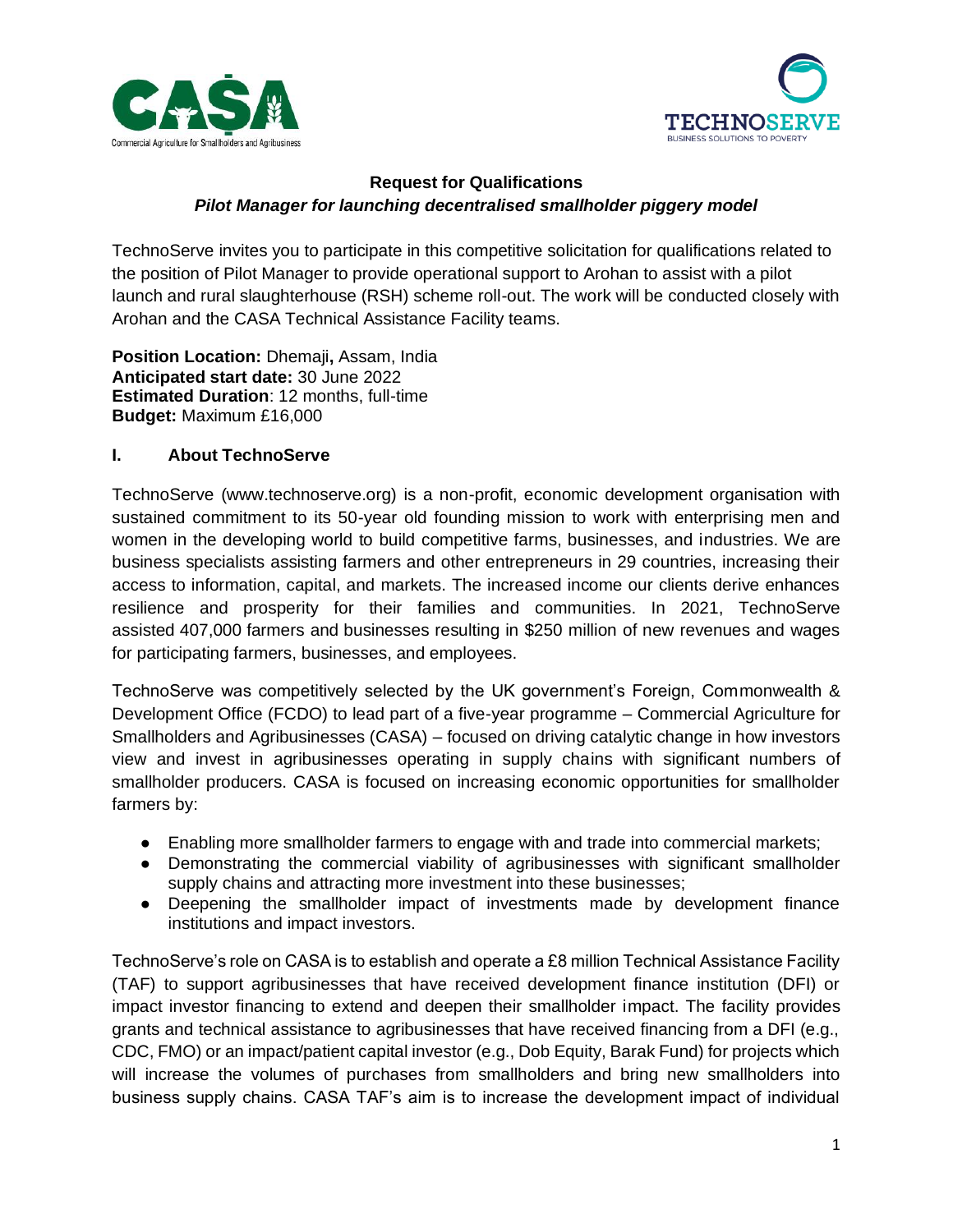deals and help build an evidence base of the potential development returns from agribusiness investments that can be used to raise expectations of investors from future deals. CASA TAF has the potential to re-define the role that private investments in agriculture can play towards driving development impact for millions of smallholder producers across the globe. Over 5 years, our objective is to work with 35 agribusinesses to increase sales and productivity of over 100,000 smallholders, and increase jobs and rural income generation opportunities.

# **II. Background**

To meet our objectives, we are working with 35 agribusinesses to design and implement commercially viable, high-impact and sustainable inclusive business plans.

One of the businesses supported, Arohan Foods, is a leading pig processor and piggery sector actor in the North Eastern Region (NER) of India. The business produces a range of pork products (fresh meat, bacons, sausages, smoked / pickled meat), which are sold across NER. CASA TAF partnered with Arohan in January 2022 to deliver an inclusive business plan which was completed April 2022.

Arohan is currently focused on scaling its position in NER by developing a decentralised pig aggregation and processing model. The inclusive model will drive increased volumes for the business, while offering more competitive and transparent prices to smallholder farmers, and improving food safety standards. The model will involve the establishment of a network of rural slaughterhouses (RSH), owned and operated by farmer producer organisations (FPO), which will be responsible for sourcing pigs from their farmer network. The RSH scheme will be underpinned by a technology platform which will facilitate key aspects of the scheme such as buying / selling of pigs; pig record keeping; and sales / cost tracking.

CASA TAF will provide technical assistance to support development and deployment of a pilot technology platform; and overall operational support for pilot implementation.

## **III. Duties and Responsibilities**

The pilot manager will support the business with overall operational support for pilot launch and implementation, including ensuring effective execution against the inclusive business plan. A large component of the Pilot Manager's scope will involve assessing, selecting and developing the capacity of farmer producer organisation partners that will aggregate pigs from a network of smallholders, own and be responsible for managing the rural slaughterhouses.

The scope will also involve careful monitoring of impact, timely iterations, and adaptive management, considering risks or challenges that arise as the pilot is practically implemented on the ground and how this should inform future scale up.

Specifically, the Pilot Manager will deliver the following:

## **Deliverable 1: Operational Framework for RSH Programme**

Activity 1.1. Develop impact measurement framework, considering commercial and development impact objectives of the project; identify performance KPIs for Arohan and FPOs.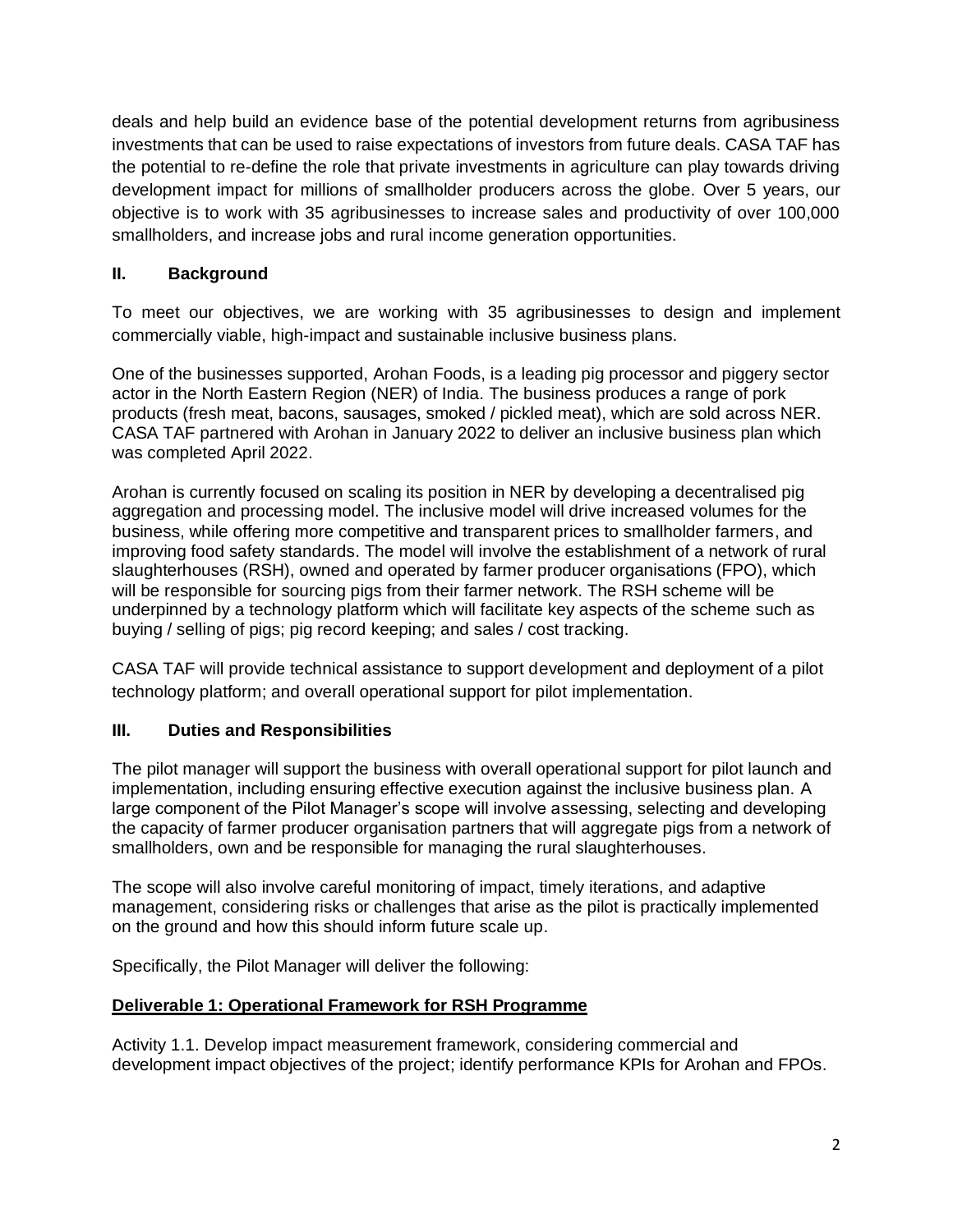Activity 1.2. Develop efficient management tools (e.g. weekly KPI dashboard) for management to track progress and nimbly make strategy/model adjustments, as required.

Activity 1.3. Identify coordination needs and develop standard operating procedures (SOPs) at Arohan, FPO and micro-entrepreneur level to support successful execution and sustainable adoption of the scheme. Consider skills-levels and learning/management styles to ensure "user"-appropriate/driven SOPs are developed that will be useful and used.

#### **Deliverable 2: FPO mapping, feasibility and needs assessment**

Activity 2.1. Assess the current FPO landscape, including the size of network, existing capacity and constraints (considering specific scope of RSH management role)

Activity 2.2. Assess and confirm feasibility of working via FPOs – e.g. ability to sustainably fund RSH overheads/operating costs and manage RSH effectively. Review business case at FPO/RSH level to confirm feasibility.

Activity 2.3. Develop appropriate FPO partner profile and selection criteria; use framework to identify and shortlist potential partners.

Activity 2.4. Conduct detailed capacity/needs assessment for shortlisted FPO partners considering, but not limited to, smallholder farmer pig collection and management; business and financial management skills; technology platform use; RSH operations management (including animal welfare and food safety standards).

Activity 2.5. Draft a targeted capacity building programme to fill potential gaps in FPO capabilities.

Activity 2.6. Confirm donor/government funding available for investment in RSH construction, support Arohan and FPOs to fully understand any terms and conditions; and validate feasibility of receiving funds. Where gaps are identified, determine other potential fundraising opportunities and support linkages to appropriate funding.

### **Deliverable 3: Capacity building of key staff at Arohan, RSH and micro-entrepreneur level**

Activity 3.1. Support business plan development at RSH/FPO level; adoption of plan, key roles and responsibilities

Activity 3.2. Facilitate information sensitisation and required training at Arohan, FPO (RSH staff) and micro-entrepreneur level based on capacity gap assessments (see Deliverable 2).

Activity 3.3. Ensure relevant Training of Trainers (ToT) and information sensitisation is transferred to farmers (through close support, monitoring and attendance of farmer training to be led by FPOs).

Activity 3.4 Identify appropriate 3rd party service providers (where needed) to support training. Continuously assess capacity constraints and efficiently identify ways to address these.

### **Deliverable 4: Pilot execution and monitoring**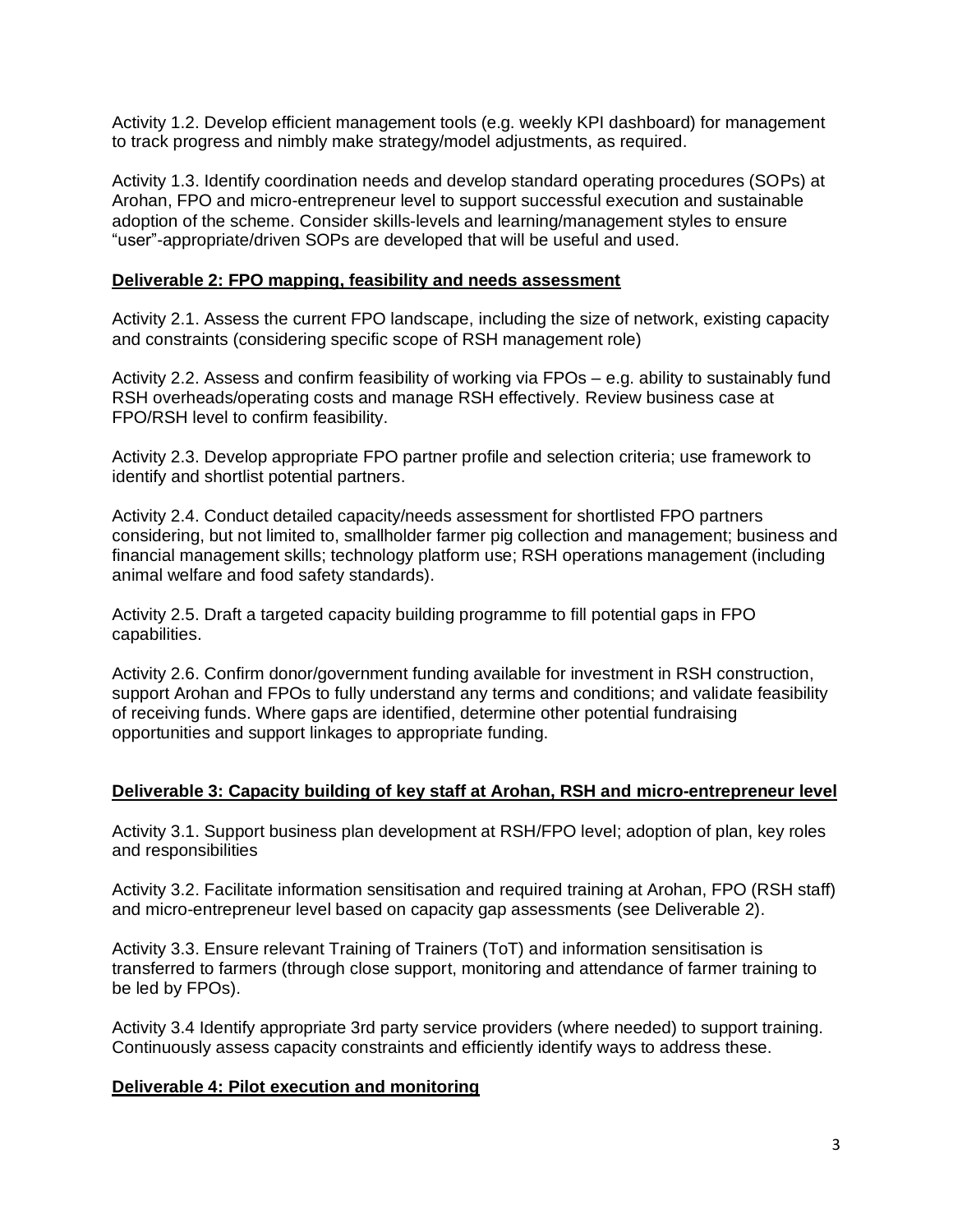Activity 4.1. Conduct baseline analysis and produce baseline report as it relates to KPIs identified in Deliverable 1.

Activity 4.2. Support implementation of workplan and business processes/standard operating procedures; including updating of work flows, SOPs or processes based on user testing at Arohan and FPO level. Update business processes and incorporate formal feedback loops to incorporate learnings/adjustments from pilot progress and results. Take leadership in supporting management to execute and continuously iterate strategy (as needed) effectively.

Activity 4.3. Liaise and collaborate closely with other TA providers (e.g. technology provider) to ensure coordinated execution and monitoring of pilot. Facilitate regularly (e.g. fortnightly) meetings with key stakeholders to manage overall pilot execution and smooth coordination.

Activity 4.4. Monitor performance against KPIs on a regular basis, reporting progress at least monthly.

Activity 4.5. Identify opportunities to deepen impact at farmer level, including optimising financial benefits for smallholder farmers, particularly women.

Activity 4.6. Analyse and document results and learnings from the pilot. Produce mid-line and end-line report on KPIs achieved.

Activity 4.7. Incorporate results and learnings into revised strategy, scale up recommendations and roll-out plan. Provide recommendations on what is needed to ensure commercial viability and sustained adoption.

Activity 4.9. Support Arohan to develop rollout plan for RSH scheme, including target geographic areas and feasible ramp up targets.

Activity 4.10. Deliver final assessment and pilot completion report which summarises key strategy adjustment requirements, implementation plan and any organisational structure implications and tools/procedures that will enable Arohan to scale up.

### **IV. Deliverables**

**Deliverable 1: Operational Framework for RSH Programme Deliverable 2: FPO mapping, feasibility and needs assessment Deliverable 3: Capacity building of key staff at Arohan, RSH and micro-entrepreneur level Deliverable 4: Pilot execution and monitoring** 

### **V. Expected Impact:**

Under the proposed scheme, Arohan will benefit from access to a much larger network of farmers and pigs (up to c.150k pigs p.a. processed by Year 5). In parallel, Arohan will be able to drive margin improvements by focusing on higher contribution products (roughly double the contribution margin vs under Arohan's previous operating model). The RSH model can generate more profitable unit economics by improving product mix, reducing financing costs and improving fixed cost leverage as the channel scales.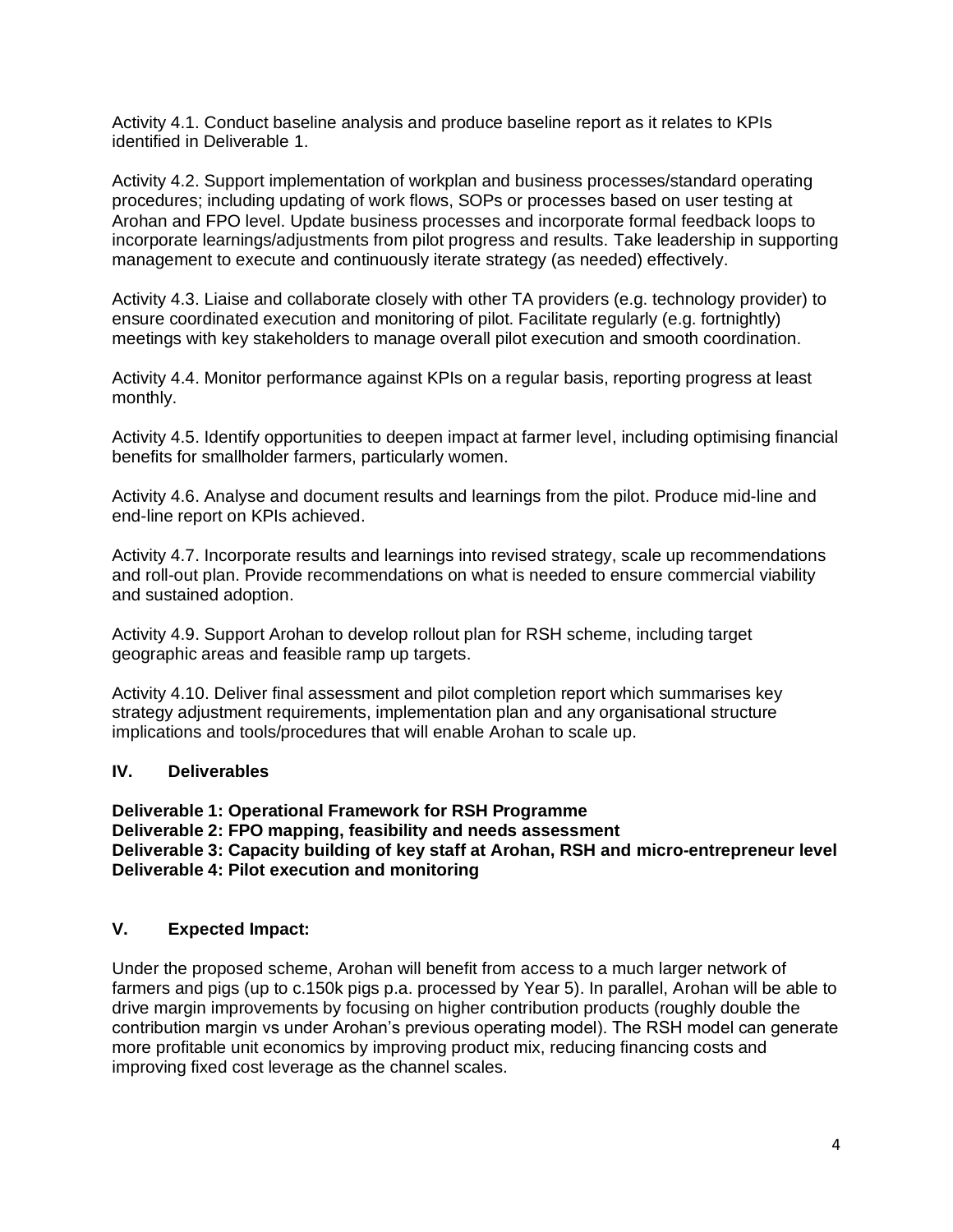Under the RSH scheme, farmer incomes will increase by c.30% compared to the traditional broker-led model. If the pilot is a success, the RSH scheme could deliver annual income uplifts of c.£97 to >70k farmers over 5 years. Income benefits are likely to accrue disproportionately to women smallholders, who typically take the leading role in raising and selling pigs in NER, and form the vast majority of Arohan's current network.

We are targeting to reach 12,200 smallholder farmers by 2024.

### **VI. Skills Required**

- Bachelor's Degree with a minimum of five years of relevant work experience
- Advanced degree in business management or other relevant field preferred
- At least five years of business or project management experience in a similar context
- Should possess excellent agronomy and business management skills
- Experience working with farmer producer organisations required
- Expertise and experience working in piggery sector preferred
- Experience managing international development projects, including project monitoring and evaluation, required
- Experience in or passion for implementing field work in a developing country required, experience in North Eastern Region of India preferred
- Experience working with corporations around shared value initiatives required
- Experience supporting organisations and/or farmers to adopt technology platforms preferred, with candidates who have skills in implementing/using management information systems an added advantage
- Proven analytical and quantitative skills
- Excellent written and verbal communication and interpersonal skills
- Strong computer skills, including MS Word, PowerPoint, and Excel
- Ability to work independently, flexibly, and responsively
- Ability to adapt to changing working conditions
- Ability to prioritise and meet deadlines

### **VII. Instructions**

Interested candidates should submit their CV, budget, a workplan and a short memo (max 3 pages) which captures their approach to implementing the required assignment and deliverables outlined in this document.

TechnoServe reserves the right to award the contract to the submission that is deemed to be in the best interest of TechnoServe and the Donor. The winning submissions will be notified in writing. Those who were not selected may or may not be notified, at the sole discretion of TechnoServe.

### **Submission deadline:** 20 June 2022

Questions regarding this request may be addressed to Melanie Machingawuta (<mailto:>[mmachingawuta@tns.org\)](mailto:mmachingawuta@tns.org) and must be received no later than 9 June 2022.

## **TERMS AND CONDITIONS**